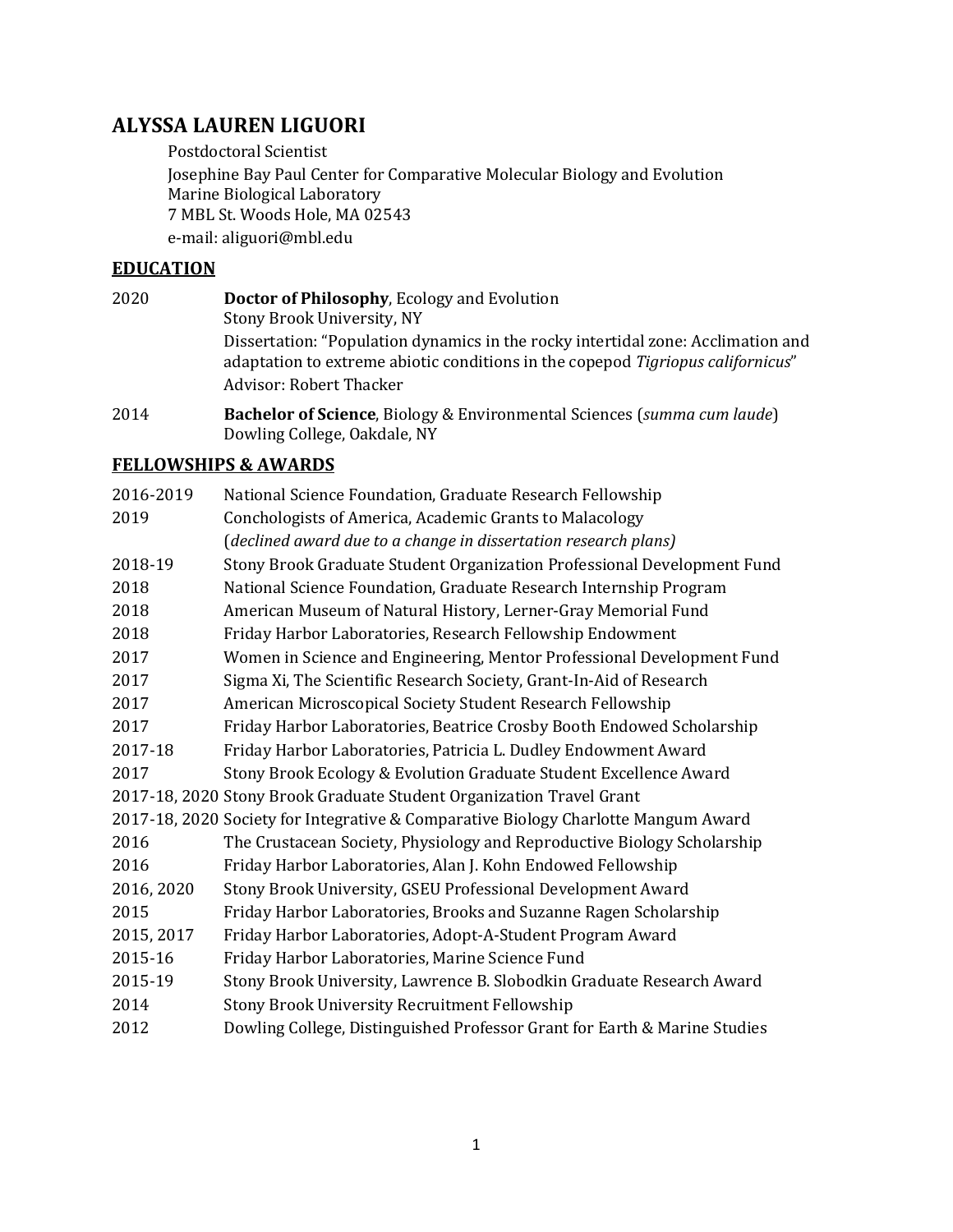## **PEER-REVIEWED PUBLICATIONS**

- Liguori A. 2022. Limited evidence for local adaptation to salinity and temperature variability in San Juan Island populations of the copepod *Tigriopus californicus* (Baker). *Journal of Experimental Marine Biology and Ecology.* 554: 151752.
- **Liguori A.** 2022. Multigenerational life history responses to pH in distinct populations of the copepod *Tigriopus californicus. The Biological Bulletin.* 242(2): 97-117.
- Padilla D. K., D. Charifson, A. Liguori, M. McCarty-Glenn, M. Rosa, and A. Rugila. 2018. Factors affecting gastropod larval development and performance: a systematic review. *Journal of Shellfish Research.* 37(4): 851-867.
- Boyko C. B. and A. Liguori. 2015. Grapsoid and Gall Crabs (Crustacea: Brachyura: Grapsoidea and Cryptochiroidea) of Easter Island. *Pacific Science.* 69(4): 509-523.
- Boyko C. B. and A. Liguori. 2014. Swimming Crabs (Crustacea: Brachyura: Portunoidea) of Easter Island. *Pacific Science.* 68(4): 563-575.

## **MANUSCRIPTS IN PROGRESS**

- Liguori A., S. Korm, A. Profetto, E. Richters, and K. E. Gribble. Intraspecific variability in maternal age effects on offspring lifespan and fecundity. *In prep.*
- Padilla D. K., L. Milke, M. Akin-Fajiye, M. Rosa, D. Redman, A. Liguori, A. Rugila, D. Veilleux, M. Dixon, D. Charifson, and S. L. Meseck. Can population geography outweigh the effects of ocean acidification? *In review.*

### **SELECTED PRESENTATIONS**

- Liguori A. 2022. "Understanding population resilience: Exploring mechanisms of phenotypic plasticity in a changing world." USDA ARS National Cold Water Marine Aquaculture Center, Kingston, RI. **Invited virtual seminar.**
- Liguori A., S. Korm, A. Profetto, E. Richters, and K. E. Gribble. 2022. "Intraspecific variability in maternal age effects on offspring lifespan and fecundity." The Society for Integrative  $&$ Comparative Biology Annual Meeting (SICB+). Virtual contributed talk.
- Liguori A. 2020. "Exploring local adaptation to salinity and temperature variability in the copepod Tigriopus californicus." The Society for Integrative & Comparative Biology Annual Meeting, Austin, TX. Contributed talk. *\*Received the Mary Rice Award: Runner-up for the Best Oral* **Presentation for the Division of Invertebrate Zoology**
- Liguori A. 2019. "Exploring local adaptation in tidepools: Will copepods be resilient to rapid global change?" Graduate Women in Science and Engineering, Women's Research in STEM Showcase, Stony Brook University, NY. Poster presentation.
- Liguori A. 2019. "Exploring local adaptation to salinity and temperature variability in the copepod *Tigriopus californicus.*" Stony Brook University, Department of Ecology and Evolution Retreat, Port Jefferson, NY. Contributed talk. \*Received Cedar Brook Award for best talk
- Liguori A. 2018. "Multigenerational responses to pH in different populations of the copepod Tigriopus californicus." Hofstra University, Department of Biology Seminar Series, Hempstead, NY. **Invited seminar.**
- Liguori A. 2018. "Multigenerational responses to pH in different populations of the copepod Tigriopus californicus." Stony Brook University, Department of Ecology and Evolution Retreat, Port Jefferson, NY. Contributed talk. \*Received Cedar Brook Award for best talk
- Liguori A. 2018. "Population level differences in life history responses to long-term pH stress in *Tigriopus californicus*." The Society for Integrative & Comparative Biology Annual Meeting, San Francisco, CA. Contributed talk.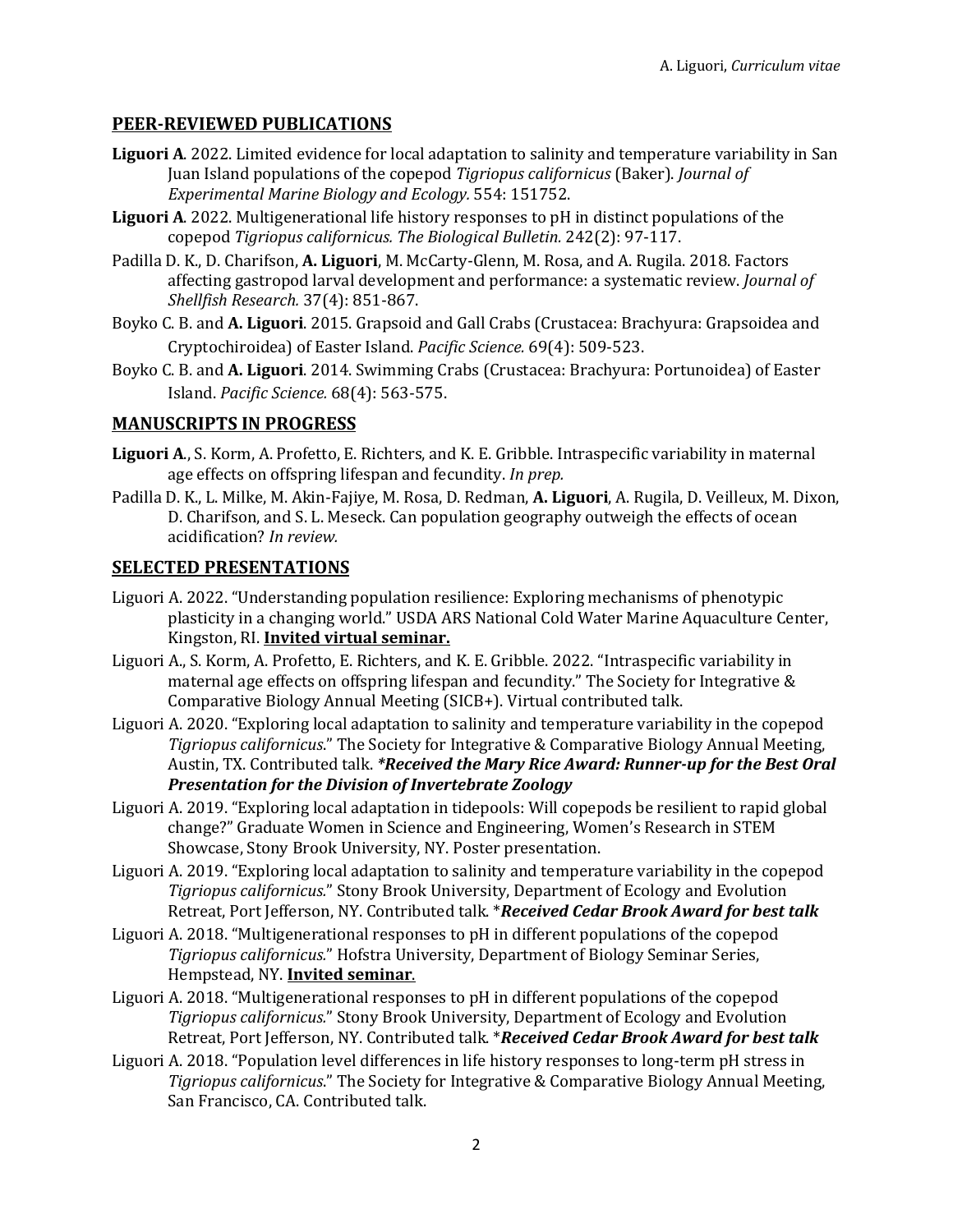Liguori A. 2017. "Multigenerational responses to lowered pH in the copepod *Tigriopus californicus*." The Society for Integrative & Comparative Biology Annual Meeting, New Orleans, LA. \**Awarded Best Poster Presentation by the Crustacean Society*

Liguori A., V. Shah, T. Green. 2013. "Radiation resistant bacteria from the soil of the Gamma Forest." Brookhaven National Laboratory, U.S. Department of Energy SULI Program, Upton, NY. Poster presentation.

### **RESEARCH & PROFESSIONAL APPOINTMENTS**

### **Postdoctoral Scientist by a set of the Scientist** *2/2021* **- Present**

Josephine Bay Paul Center for Comparative Molecular Biology and Evolution Marine Biological Laboratory, Woods Hole, MA, Mentor: Kristin Gribble

I am using experimental, genetic, and bioinformatic approaches to determine the mechanisms of epigenetic inheritance in a rotifer model system.

## **National Science Foundation Graduate Research Fellow 9/2016 - 9/2019**

Department of Ecology and Evolution, Stony Brook University Friday Harbor Laboratories, University of Washington

- Designed and executed long-term field and experimental studies to assess the resilience of copepod populations to rapidly changing seawater pH, salinity, and temperature.
- Employed next-generation sequencing to characterize genomic differentiation among copepod populations and identify the mechanisms underlying physiological plasticity.

### Graduate Research Assistant **80.18 and 1.2016** and 1.2019

Department of Ecology and Evolution, Stony Brook University Milford Laboratory, NOAA Northeast Fisheries Science Center Principal Investigators: Lisa Milke, Shannon Meseck, Dianna Padilla

- New York Sea Grant funded, collaborative research investigating the capacity of blue mussel populations to acclimate and/or adapt to coastal acidification. Assessed the resilience of populations from across a water quality gradient in the Long Island Sound.
- As part of a team of academics and government scientists, I communicated with principal investigators to contribute to proposal development, experimental design, organization, and troubleshooting throughout this multi-year project.
- Responsible for the collection and maintenance of mussels, spawning and fertilization efforts, care of larval cultures, data collection, and preliminary data analysis and visualization.

## **National Science Foundation Graduate Research Intern**  $\frac{4}{2018}$  **- 7/2018**

NOAA Northwest Fisheries Science Center, Mentor: Krista Nichols

- Learned laboratory and bioinformatics skills to study the population genomics of non-model organisms. Examined the population genomic structure of the copepod *Tigriopus californicus* in the San Juan Islands using RAD-seq and Pool-seq approaches.
- Participated in lab meetings with the Conservation Biology Division and the Ocean Acidification Lab Group at the Mukilteo Research Station.

## **Graduate Research Assistant** *Craduate Research Assistant Craduate Research Assistant*

Department of Ecology and Evolution, Stony Brook University

• Mentored students from Brentwood High School as they conducted research on ribbed mussels and salt marshes in the Connetquot River Estuary.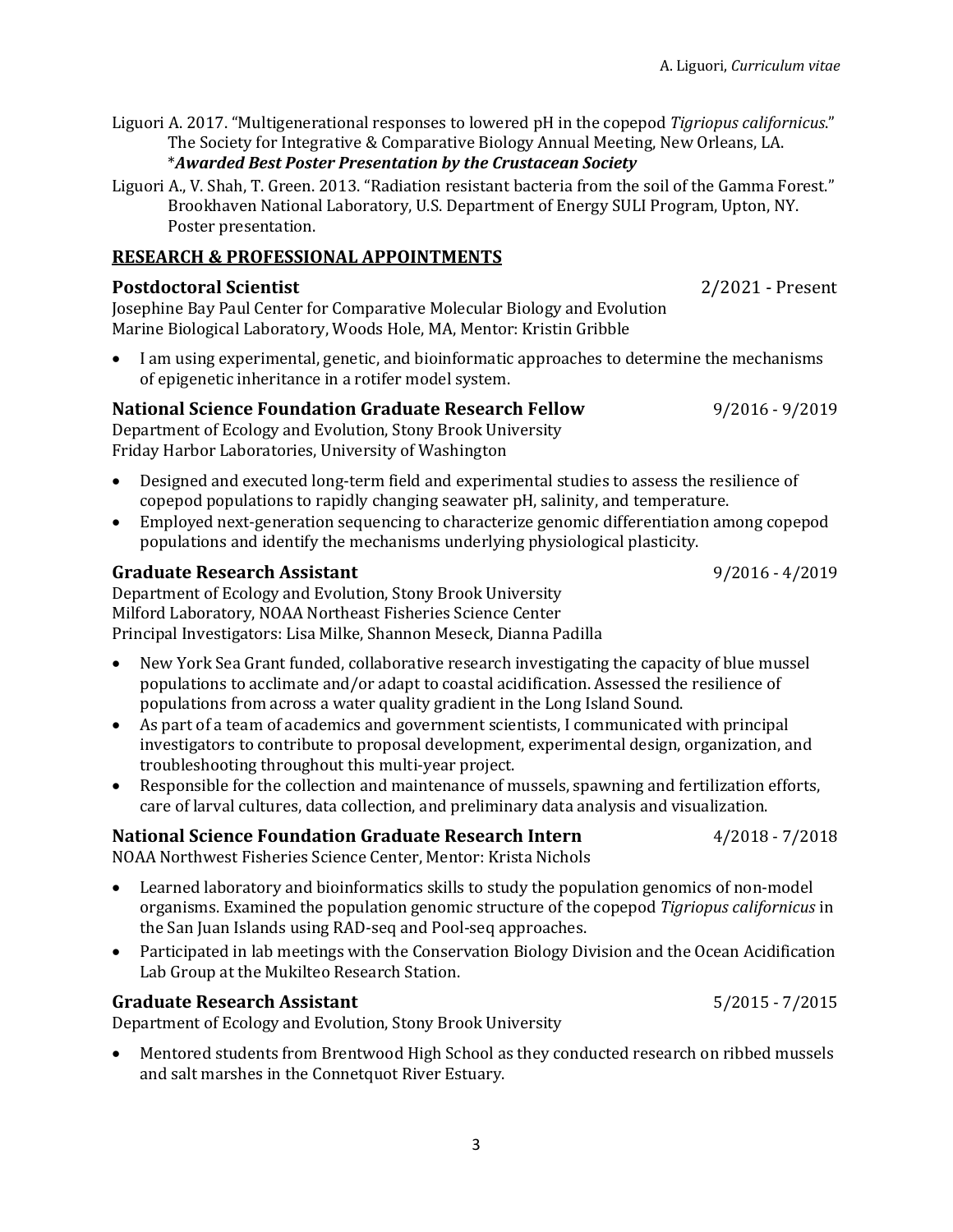- Identified field sites for the study, introduced students to the habitat, and worked with them to survey mussels and saltmarsh cordgrass, deploy larval collectors, and classify larvae.
- Students achieved semifinalist status in the national Siemens Science Competition for their project entitled, "*Mussel Power.*"

#### **Research Assistant**  1/2013 - 5/2014

Dowling College, Biodiversity and Ecology Laboratory

Reviewed and described crustacean diversity on Easter Island using historical records and specimens collected by the Science Museum of Long Island Easter Island Expedition.

#### **Department of Energy Science Undergraduate Laboratory Intern**  $\qquad 6/2013 - 8/2013$ Brookhaven National Laboratory

- Conducted experiments to isolate and characterize radiation resistant bacteria from the soil of the Gamma Forest; a plot within the Long Island Pine Barrens that was exposed to gamma radiation from 1961-1978. Determined optimal growth media for several bacterial strains.
- Designed and conducted pilot studies to assess the effects of different soil concentrations of nitrate, nitrite, and ammonia on the germination of pitch pine seeds, to connect soil microbial communities, nutrient input, and larger scale ecosystem processes.

#### **Research Assistant** 1/2011 - 12/2011

Center for Estuarine, Environmental and Coastal Oceans Monitoring, Dowling College Now known as CERCOM Field Station at Molloy College

- Conducted experiments on American horseshoe crab larvae to characterize optimal laboratory rearing conditions, as part of the Center's development of a horseshoe crab aquaculture and conservation program.
- Worked with students, local environmental groups, and volunteers to conduct surveys of horseshoe crab eggs and adults across Long Island shores during the breeding season.

## **TEACHING EXPERIENCE**

### **Teaching Assistant**  2/2022 - 3/2022

Marine Biological Laboratory, High School Science Discovery Program

• Wrote and delivered lectures and guided students through hands-on lab and field activities for an "Adaptation and Evolution in Response to Environmental Challenges" course, an intensive, week-long research experience (two iterations taught thus far).

### **Instructor and Teaching Assistant** 8/2014 - 1/2021

Stony Brook University, Undergraduate Biology Department

- Developed curriculum as the head instructor of record for Ecology Laboratory (*BIO 352*), including online content and laboratory activities, in response to the COVID-19 pandemic.
- Teaching assistant & laboratory instructor for 7 courses, including: Chordate & Invertebrate Zoology (*BIO* 344, *BIO* 343), General & Marine Ecology (*BIO* 351, *BIO* 353), and lab and lecture sections of Introductory Biology (*BIO 201, BIO 204*).
- Communicated concepts to small laboratory sections and large lecture halls of over 400 students via lectures, demonstrations, and group discussions.
- Presenter at the New York State Department of Education: Scientists and Teachers Engaging in Professional Development with University Personnel (STEPD-UP) Workshop for the training of middle school teachers on new science standards for NY, held at Stony Brook University (Fall 2018).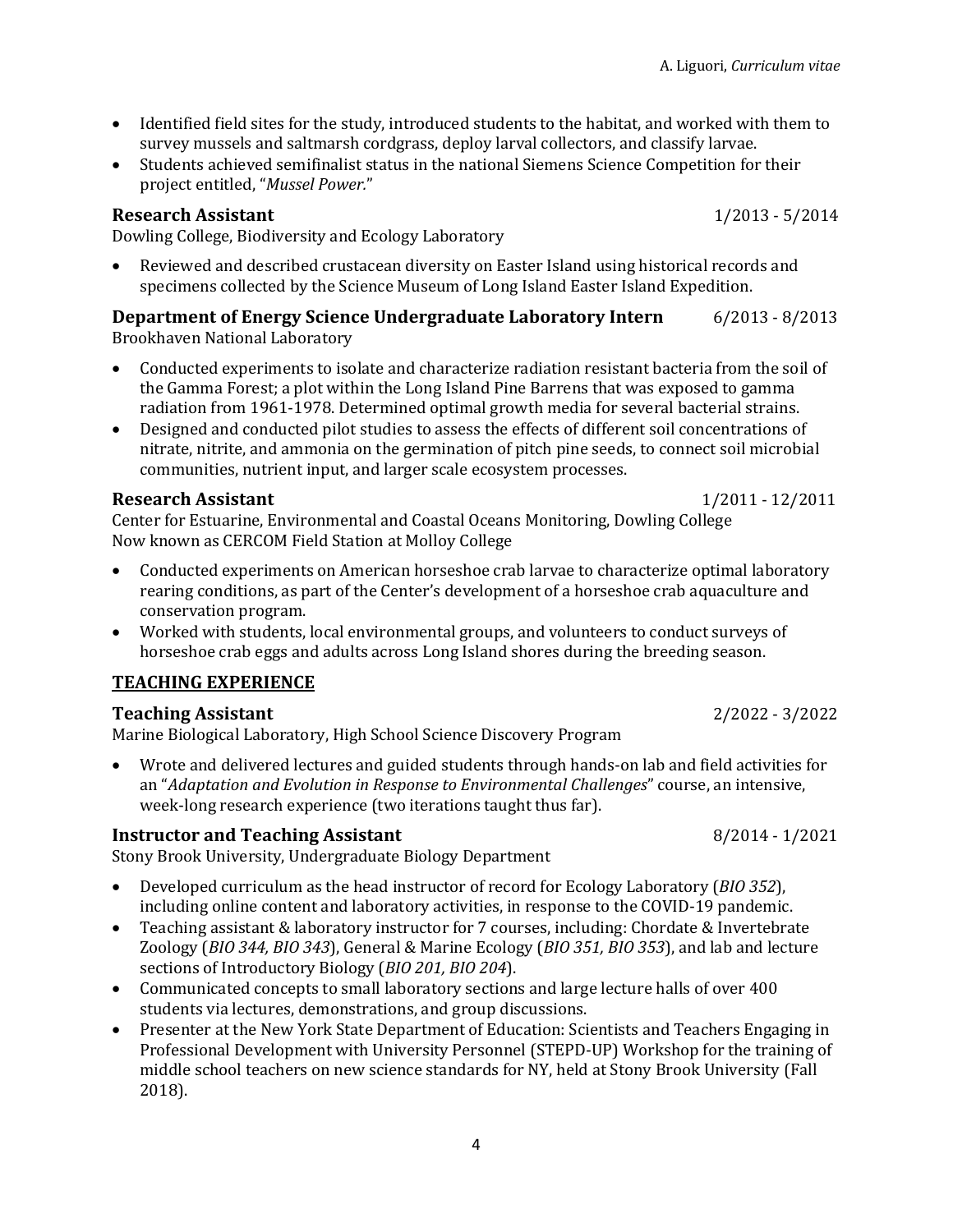## **General Science Tutor** 1/2011 - 5/2014

Dowling College Learning Center

- Tutored undergraduate students for all science courses offered at Dowling College, including courses geared for both science and non-science majors.
- Volunteered for the Center's "Peer-to-Peer" tutoring program to assist students with introductory writing and math courses.

## **SKILLS**

- Data management, visualization, and analysis (R, bash)
- Interest and ability to learn new skills & coding languages quickly
- Aquatic ecology & zoology
- Design of experiments and field surveys
- Systematic review and synthesis of scientific literature
- Collaborating with diverse research teams, including students, academics, and government scientists
- Scientific writing  $&$  public speaking
- Grant writing & budget management
- Maintenance of marine zooplankton, microalgae, and diverse invertebrate species in a laboratory setting
- Manipulation and characterization of seawater carbonate chemistry in accordance with established best practices for ocean acidification research
- Light & scanning electron microscopy
- **Respirometry**
- High school & undergraduate student mentorship
- Next-generation sequencing and population genomics: including wet lab and bioinformatics skills

# **PROFESSIONAL AFFILIATIONS**

|                  | 2017-Present Sigma Xi, The Scientific Research Society, Associate Membership<br>2016-Present American Microscopical Society                                   |
|------------------|---------------------------------------------------------------------------------------------------------------------------------------------------------------|
|                  | Executive Committee Member, Graduate Student/Postdoc Representative                                                                                           |
|                  | 2016-Present The Crustacean Society                                                                                                                           |
|                  | 2014-Present Society for Integrative and Comparative Biology                                                                                                  |
|                  | Divisional affiliations: Ecology and Evolution, Invertebrate Zoology                                                                                          |
| <b>SERVICE</b>   |                                                                                                                                                               |
| 2022             | Grant Reviewer: National Science Foundation, Division of Ocean Sciences,<br><b>Biological Oceanography Program</b>                                            |
| 2018-19          | Co-reviewer for: Marine Ecology Progress Series, Helgoland Marine Research                                                                                    |
|                  | 2018-Present American Microscopical Society, Graduate Student/Postdoc Representative<br>Served on the Executive Committee & led social media outreach efforts |
| <b>Fall 2018</b> | Participant in the Flax Pond Marine Laboratory Strategic Planning Workshop                                                                                    |

- Met with academics, government employees, educators, and local environmental groups to discuss how to maximize the utility of the Flax Pond Marine Lab and Shellfish Hatchery to meet the needs of multiple stakeholders
- 2017-2020 Graduate Women in Science and Engineering, Stony Brook University Secretary (2017-18), Vice President (2018-19)
	- Led a team to plan & execute events to advance the professional development of women in STEM, both within Stony Brook and across institutions, including Cold Spring Harbor Lab and Brookhaven National Lab
	- Received the Outstanding Organization Award at the Jerrold L. Stein Student Life Awards (2019)
- 2017-2020 Women in Science & Engineering Mentorship Program, Stony Brook University